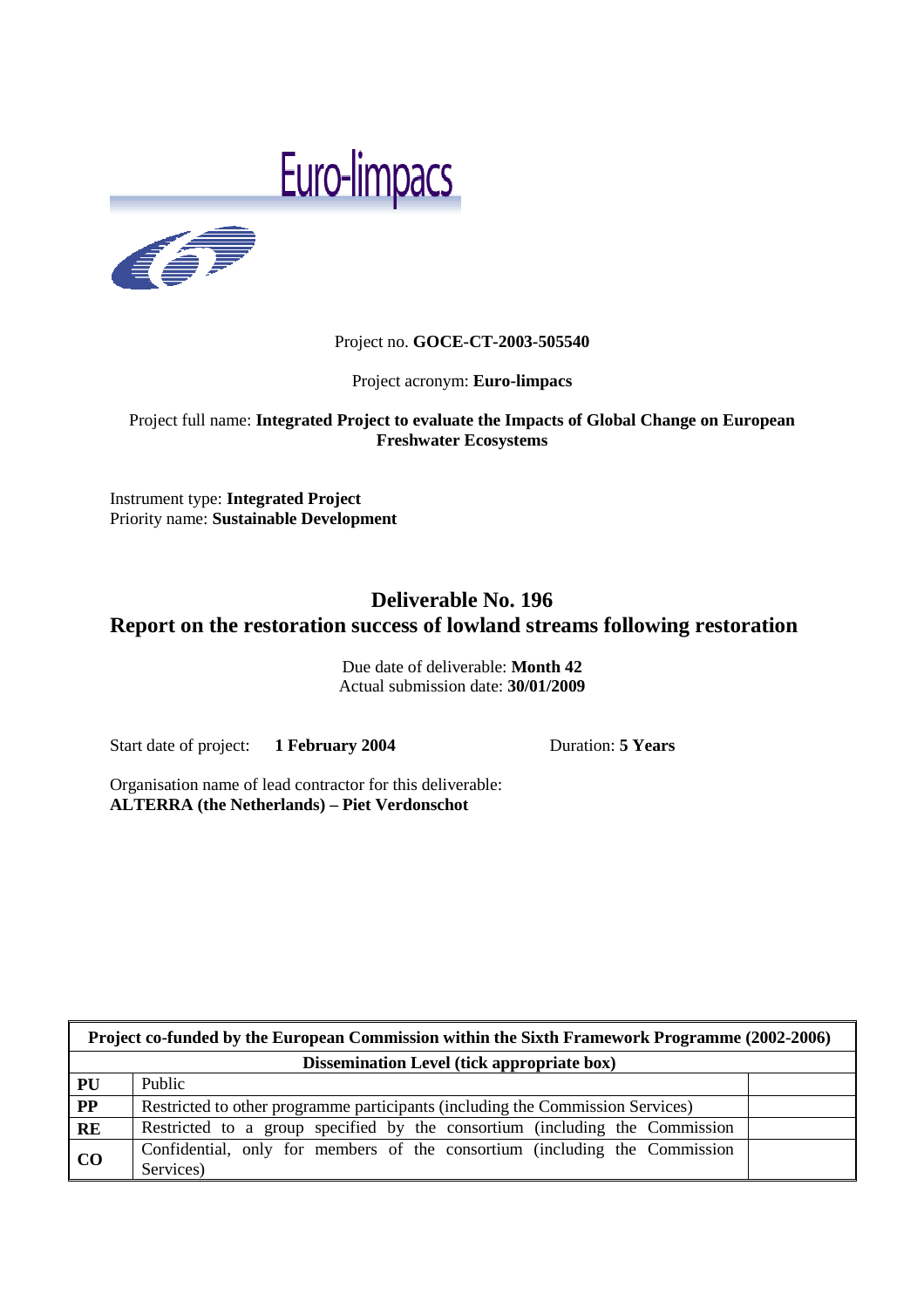# **Report on the restoration success of lowland streams following remeandering projects**

*Piet Verdonschot*

## *Introduction*

Lowland streams are characterised by a gentle slope of the terrain (zero to five per mill) and a sandy soil. They occur in the flat lowland areas of the Western European plain. Lowland streams are fed by rainwater; they often lack a well-defined source. Thus, their discharge shows a smoothed relation with the amount and frequency of precipitation in the various seasons.

Lowland streams occur in the eastern and southern part of the Netherlands. Their current velocity varies from 5-30 cm s<sup>-1</sup> in summer and early autumn and from 30-60 cm s<sup>-1</sup> in late autumn to spring. Often the rainwater fed upper courses dry up in summer, though sometimes they are fed by a helocrene spring and then show a more constant discharge pattern (Verdonschot, 1990).

After a long time-period of adapting lowland streams and their catchment to agricultural, domestic, drinking water and industrial needs, one became aware of the damages of these alterations. In the Netherlands, only about 4% of the streams still have a natural hydro-morphology. The last ten years, the ecological importance of streams became more and more apparent.

Nowadays, stream restoration is one of the answers to the lowland stream deterioration. In order to make the proper choices in stream restoration; one firstly has to understand the complex spatial and temporal interactions between physical, chemical and biological components. The success of restoration depends on steering the appropriate key factor(s). Which factor this is, differs for each stream and each site.

To provide a more detailed idea of the status of the ecological effects of lowland stream restoration projects a pragmatic approach is to analyse current project. This means learning by doing!. The examples analysed examples represent an average overview of stream restoration in The Netherlands. They make clear what can be expected looking more in detail at the positive and negative aspects from an ecological point of view.

## *Example 1: Re-meandering of the stream "Vloedgraaf"*

## **Study area**

The stream "Vloedgraaf" is a channelised middle to lower course of a lowland stream. The water quality is moderate due to input of sewer and effluent of a purification plant. The water does not meet the standard for phosphate, nitrogen, ammonia, copper, zinc, lindane, and sulphate. The bottom is polluted by PAK's and PCB's. Before restoration the channel was straight, and fixed by stones and concrete. The streams hydrology showed extreme discharge peaks due to runoff from paved areas.

## **Measures**

Originally, the stream "Vloedgraaf" was reconstructed to optimise discharge capacity but in such a way that it meets landscape ecological and stream ecological demands. The channelised stream was reconstructed in 1992-1993 by:

- digging a meandering longitudinal profile (over a length of 1140 m),
- constructing a transversal profile with a varying bottom width between 3 and 7 m and a double profile in order to create swampy, inundated areas (over a width of about 75 m) whereby locally the surrounding grounds were lowered,
- digging of pools and oxbow lakes, and
- planting of trees at some stretches.

## **Current condition**

Five years after reconstruction the first monitoring results became available (Maris, Peters & Kurstjens, 1998). The physical-chemical water quality was not improved. This could be expected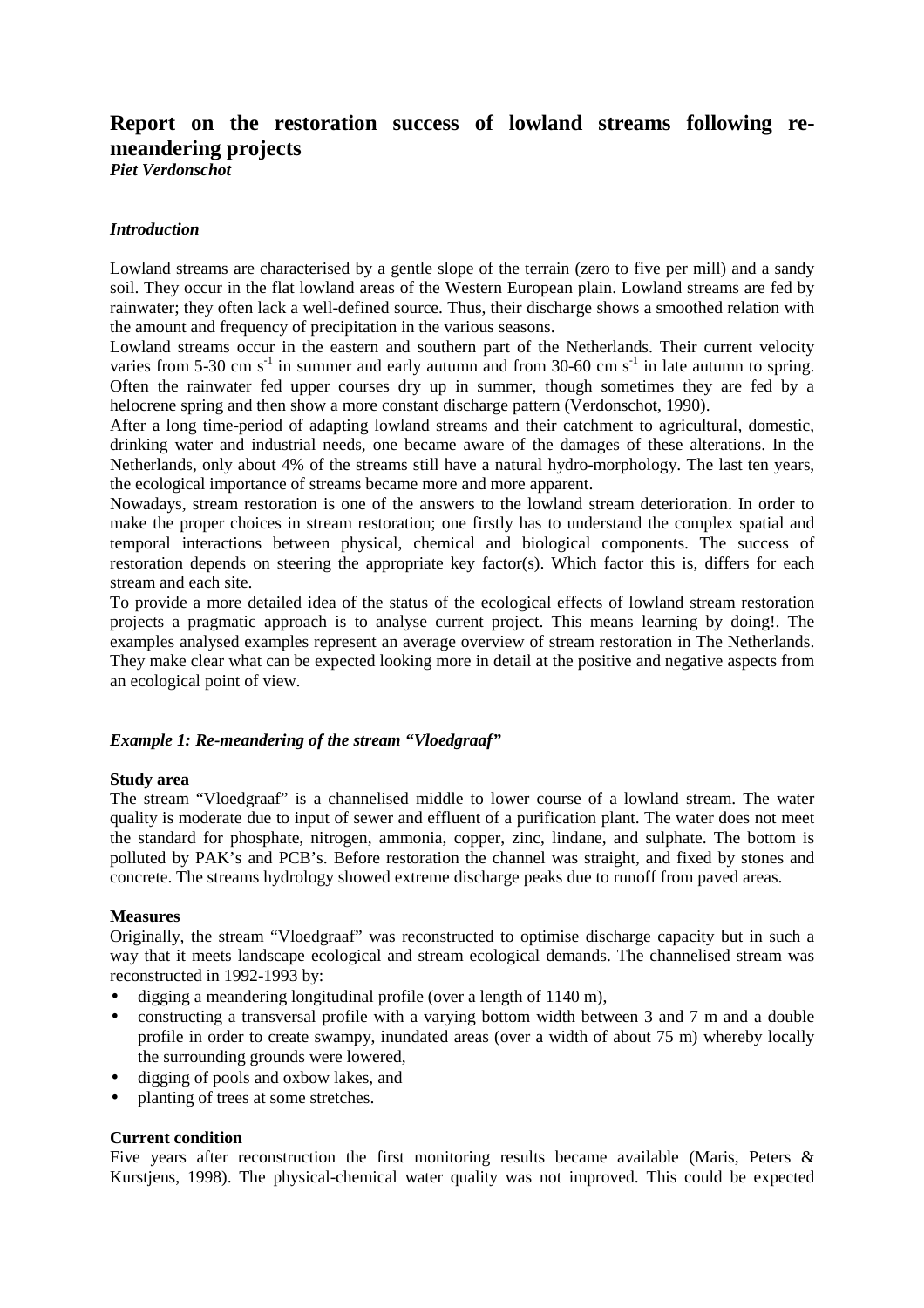because this problem was not tackled during restoration. The macro-invertebrate assemblages neither showed an improvement despite the increase in variation in current velocities and substrates, e.g. the construction of gravel beds (Figure 1). Part of the new or deposited substrates were polluted by organic wastes. This was especially true for the new pools and oxbows. Both were heavily polluted and did not support the intended communities. Only the riparian zone, which was extensively grazed by horses, showed an increase in diversity.



*Figure 1. Quality scores based on macro-invertebrates over the years 1992 – 1995.* 

## **Conclusions**

The stream "Vloedgraaf" restoration project showed that ecological development can be combined with other functions of streams. But when this restoration is not done from an integrated ecological approach of the catchment and the relevant key factors, the results are disappointing. Not tackling the water quality nor taking measures to reach a more natural hydrology resulted in a maybe visually changed streambed but with ecologically very small improvements.

## *Example 2: Water retention in the stream "Gasterense diep"*

## **Study area**

The stream "Gasterense diep" is a middle course of a half-natural, unshaded lowland stream. The water quality is good. The stream drains a natural area and a extensively used agricultural area. Before restoration the channel was slightly meandering, the water was shallow and the substrates were diverse.

## **Measures**

Firstly, in 1993 a sewer discharge was removed. Secondly, in 1997 the stream "Gasterense diep" was reconstructed to heighten the groundwater levels in the near surroundings of the stream channel. The objective was to restore the former wet riparian areas parallel to the stream and to improve the conditions for groundwater dependent vegetation. The measures consisted of constructing six submersed weirs into the stream channel. The expectation was that the weirs would catch sand that is transported by the stream. After a few years sand deposition in the stretch upstream from a weir has filled up the stream until the level of the weir. Furthermore, no submersed vegetation will be removed from the stream anymore.

## **Current condition**

Five years after sewer discharge removal and two years after construction of the weirs the monitoring results became available (Duursema, 1999). This evaluation focussed on the instream effects. The number of target species of macro-invertebrates increased after removal of the sewer discharge (Figure 2). But the in-stream effect of the weirs tends to be negative. The number of target species dropped.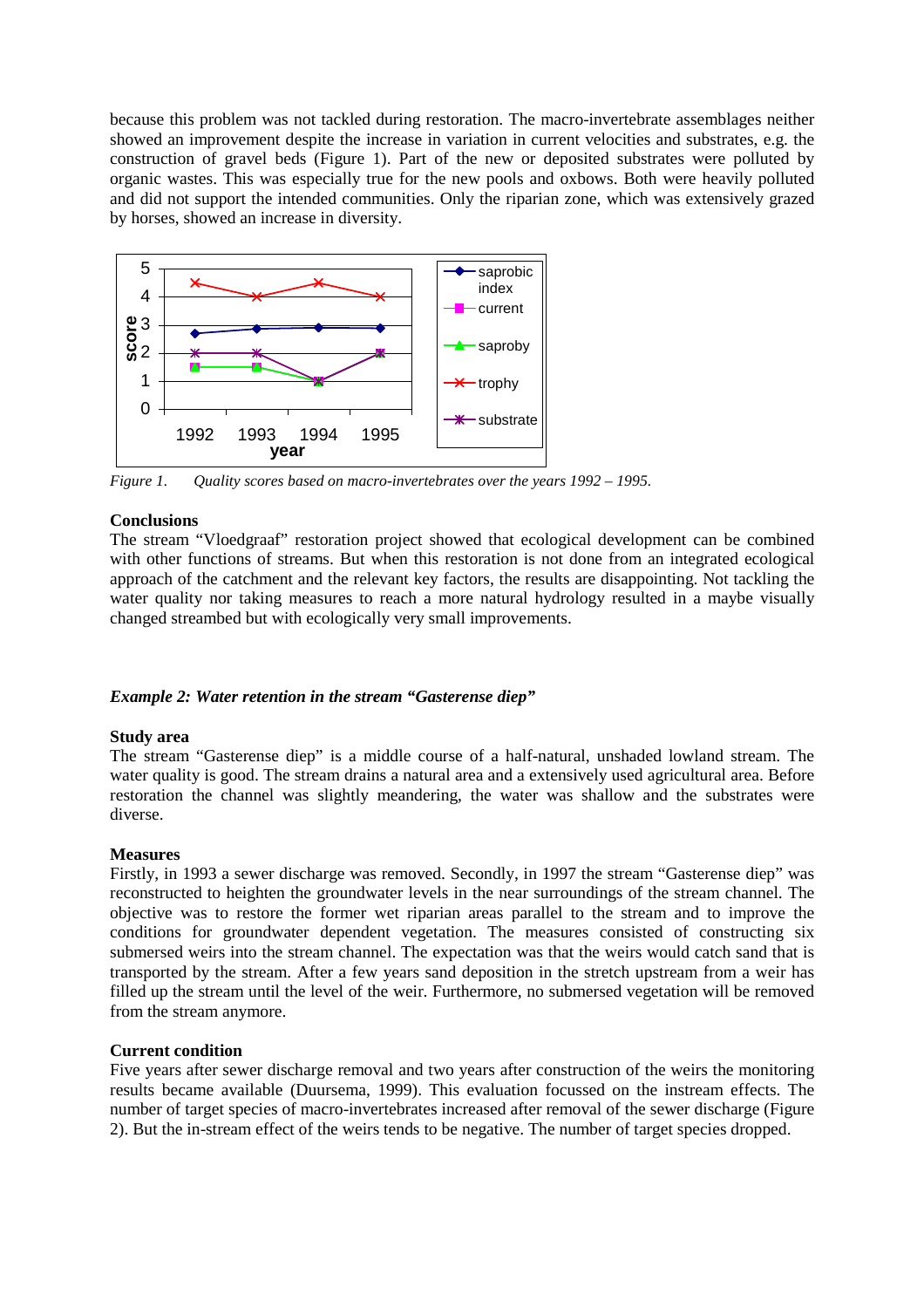

*Figure 2. Number of target species since 1992.* 

## **Conclusions**

Removal of organic pollution on the stream "Gasterense diep" showed a positive effect on the number of rare and valuable macro-invertebrate species. The construction of weirs, on the other hand, showed a negative effect. By constructing weirs the current velocity dropped and the substrate diversity decreased. The bottom became covered by silt. Again stream restoration by only looking at certain components of the whole stream ecosystem restricted the results.

## *Example 3: Wetland construction along the stream "Midden Regge"*

## **Study area**

The stream "Midden Regge" is a channelised lowland stream. The stream receives discharges of several purification plants and sewer systems. The water quality is moderate. The sewer system discharges also cause fluctuations in stream discharge during rainy periods. The stream bottom is polluted, comparable to the stream "Vloedgraaf"

## **Measures**

To improve natural values in the stream valley of the "Midden Regge" the following measures were taken in 1988 and 1989:

- construction of a gradient between land and water to give freedom to erosion and deposition processes in a riparian zone of 2 to 6 m,
- removal of the top soil layer of 20 cm in this riparian zone which is contaminated and enriched,
- increase of stream bottom width and depth, and
- decrease of maintenance frequency.

## •

## **Current condition**

The condition of the stream "Midden Regge" was reported in 1994, six years after measures were executed (Zonderwijk, 1994). As most measures were directed to the development of the riparian

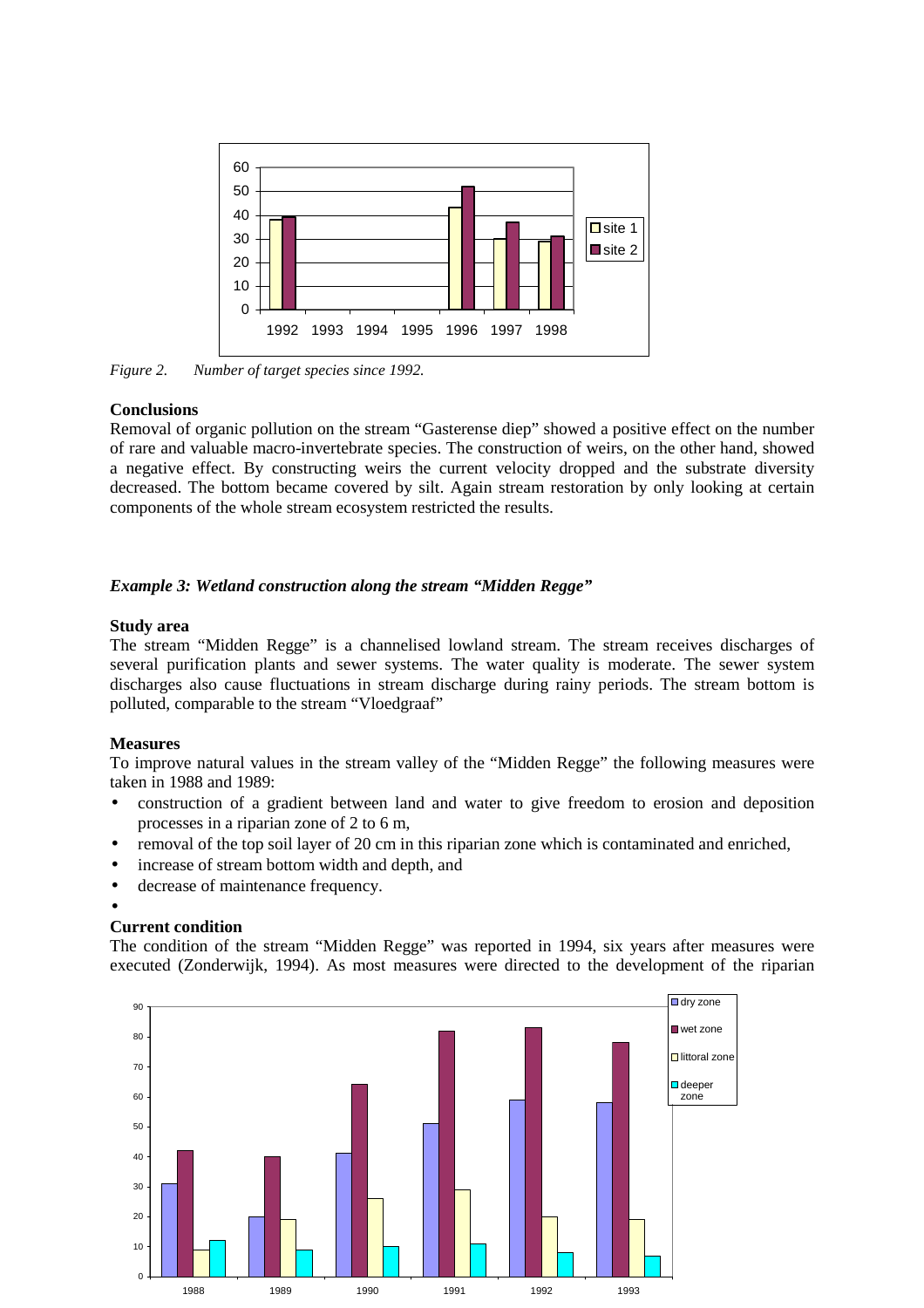zone, the evaluation is mainly focussed to this area. Figure 3 shows the number of plant species within the major riparian habitats.

*Figure 3. Average number of plant species in different habitats in the riparian zone of the stream "Midden Regge".* 

After implementation of the measures, the number of species increased until 1992. But in 1993 number of species decreased again and this decrease pointed towards an increase in eutrophication of the soil. The latter is due to sand and silt deposition in the riparian zone. The author concludes that only hydrological isolated habitats can be sustainable. The same conclusions accounted for fishes and amphibians. The increase in profile width and depth lead to a decrease in current and an increase in alga development and oxygen depletion.

### **Conclusions**

Re-construction of the riparian zone of the "Midden Regge" initially led to improvement of the natural values in the terrestrial, amphibian and aquatic habitats. But this was only true for the first few years after construction. The last year showed again deterioration of the vegetation patterns due to deposition of contaminated and enriched silt. Profile changes also had a negative effect on the stream community.

## *Example 4: Remeandering of the Geeser stream (summary of WP 2Deliverable 232)*

#### **Research questions**

The aim of this research is to gain insight into the processes and factors that lead to successful restoration.

- 1. Specific research questions to this end were:
- 2. What is the abiotic situation after remeandering?
- 3. Do changes in abiotic factors influence the indicator species to be expected in the stream?
- 4. Which species disappeared because of implementation of the restoration measures?
- 5. Which species have returned?
- 6. After how long and at what time did species return?

#### **What is the abiotic situation after remeandering?**

#### *Hydrology*

Before remeandering the stream was deeply incised, the bank was high and the water deep. As a result of the incision there was also little difference in height between the different parts of the stream and the stream was characterised by its short length and limited slope. Using profile measurements from before and after remeandering it can be concluded that in its altered condition the stream is longer, with a greater slope, less pronounced incision and a shallower water body. A notable structure that features strongly in all measurements is the fish ladder, which is installed just before the canal. This fish ladder is characterised by its significant height and fall, with very deep water and high banks directly after the ladder. In all patterns measured the fish ladder produces outliers that influence the average pattern.

The water level fluctuated from a few centimetres in April 2007 to nearly one metre during heavy rainfall in January 2007. It can clearly be seen that the water level follows the precipitation pattern. The flow rate was 0.10 m/s on average in 2006, compared with 0.02 m/s in 2005 and 0.06 m/s in 2004. It appears that the new watercourse flows in some locations, but data are limited.

#### *Nutrients*

The reference values (GES) of the WFD reference type R5 for the nutrients total nitrogen and total phosphorus are 4 mg N/l and 0.14 mg P/l. These values, in particular for total phosphorus, were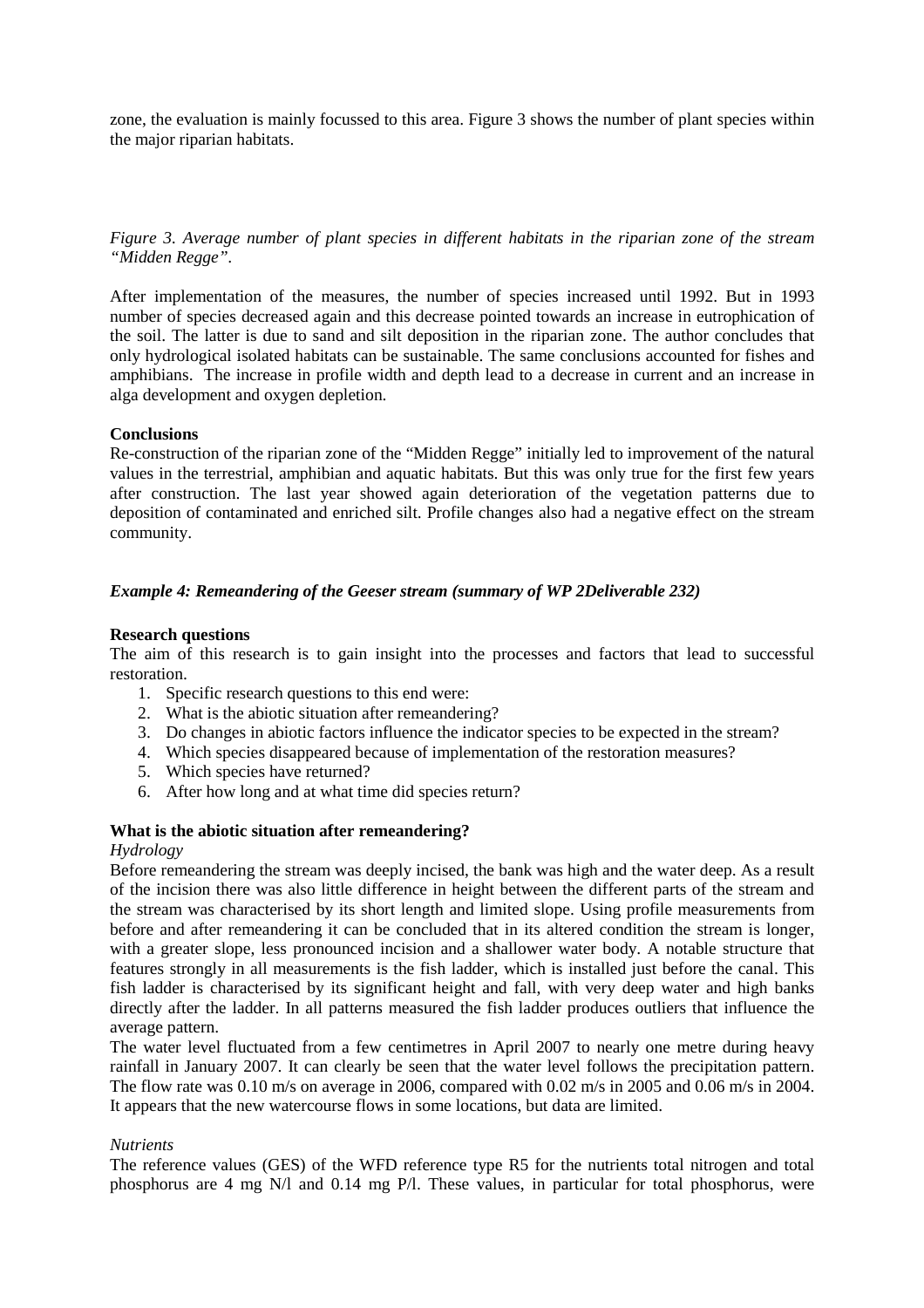frequently exceeded in the restored Geeser Stream. It was also noticeable that rainfall in winter and in some months of the summer appeared to be linked to increases in nitrogen and phosphorus concentrations. Conversely, during dry periods nutrient concentrations were lower, which points to the influence of ground water seeping in. Oxygen concentrations were very variable but never fell below the limit of 2 mg/l, which is lethal for most fish and macroinvertebrates. Concentrations of other ions also varied greatly, without there being any clearly visible differences between the periods before and after remeandering.

#### **Do the changes in abiotic factors influence the indicator species to be expected in the stream?**

The new profile leads to altered flow conditions. It is expected that typical lowland stream species will be able to benefit from the increased slope and the changed hydromorphology, with the associated increase in flow rate and decrease in depth. However, the remeandering process and the changing weather conditions in 2006 and 2007 led to major fluctuations in abiotic conditions. As a result, species that are resistant to disturbances have so far predominated in the stream after remeandering. Furthermore, the concentrations of nutrients in the stream have hardly changed and the diatom community has thus also not showed a clear reaction to the remeandering. Nutrient-rich water from the agricultural land has not yet been entirely diverted, so that the water in the stream is too high in nutrients. As it is an upper-course system, the target values are a total phosphorus norm of 0.14/0.12 mg P/l and a total nitrogen norm of 4 mg N/l (those of the natural references R5/R4) for which it can be expected that typical lowland stream flora and fauna will develop.

#### **Which species disappeared due to implementation of the restoration measure?**

Fifty-one taxa (25%) disappeared following remeandering, mainly mites, bivalves, leeches, freshwater shrimps, alder flies, dragonflies and worms. It was noticeable that there were a large number of taxa that could not fly, such as snails, worms, mites and leeches. In addition, the habitat of many taxa was linked to nutrient-rich, vegetation-rich, still or regulated waters, as for example in the case of the beetles Anacaena limbata, Graptodytes pictus and Helochares punctatus, the true bugs Hebrus ruficeps, Ranatra linearis and the alder fly Sialis lutaria. These taxa were typical inhabitants of the Geeser Stream before remeandering was implemented.

#### **Which species have returned?**

The majority of the taxa (60 %) returned in 2007. In addition, 36 new taxa appeared. The new taxa that arrived after remeandering mainly use flight for locomotion (true bugs, chironomids), but some non-flying worms and snails also appeared. Some of these were typical colonists that are resistant to disturbances or that can survive in semi-permanent waters, for example the beetles Hygrotus impressopunctatus and Hydroglyphus geminus, and the true bugs of the genus Sigara. Some flow indicator species also appeared, such as blackfly Simulium, and the fairly rare beetle Berosus signaticollis. This last-mentioned species could indicate that the new, remeandering, stream offers habitat for stream organisms that were previously not present.

There was no increase in the number of rheophilic species following remeandering but there was a strong increase in 2007 in the number of indicators for drought, both for shorter as well as for longer periods of drought. The presence of many drought indicators points to the colonisation process still being in progress. This conclusion is also based on the diatom community of the Geeser Stream, which up to 2008 was still in an unstable condition.

#### **After how long and at what time did species return?**

In 2006 the number of macroinvertebrate taxa and their abundances were very low. The majority of taxa only returned in 2007. The expected arrival of typical lowland stream species and indicator species has not occurred so far. This can be explained by changing weather conditions and unchanged concentrations of nutrients. Some parts of the remeandering plan were also carried out differently in the end, so that the stream that finally resulted did not flow and dried out in many places. Finally, one cannot rule out dispersal problems for the lowland stream species that were expected and it is possible that barriers for the species still play a major role in the colonisation of the meandering stream. However, these species will only have a chance of dispersal if the abiotic conditions meet the Good Ecological Status norms.